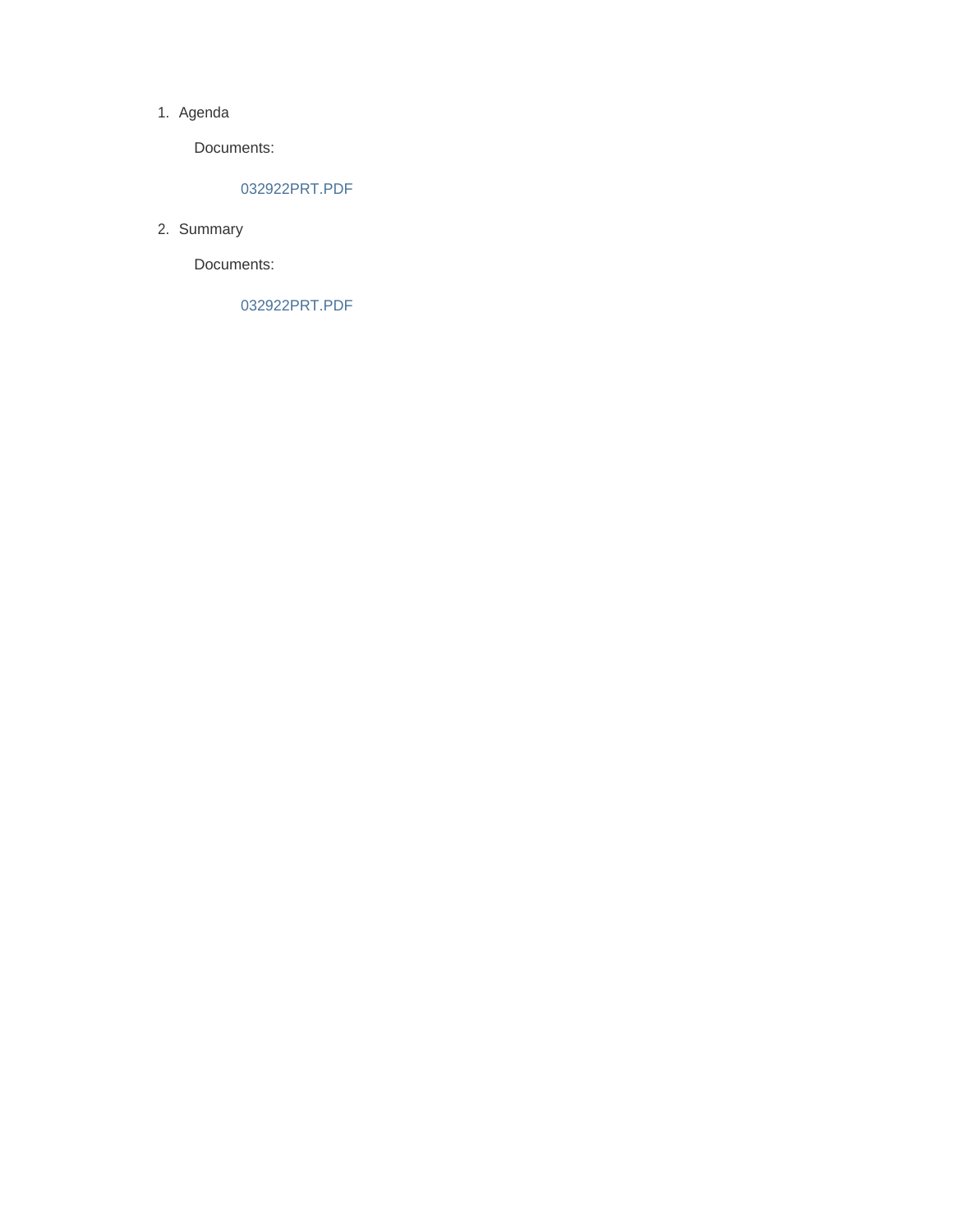

## **City of Marietta**

205 Lawrence Street Post Office Box 609 Marietta, Georgia 30061

# **Meeting Agenda**

### **PARKS, RECREATION AND TOURISM COMMITTEE**

|                         | Johnny Walker, Chairman<br>Andre L. Sims, Vice Chair<br><b>Grif Chalfant</b> |
|-------------------------|------------------------------------------------------------------------------|
| Tuesday, March 29, 2022 | <b>Council Chamber</b>                                                       |

*Immediately Following Personnel and Insurance Committee*

### **CALL TO ORDER:**

#### **MINUTES:**

| 20220236 | <b>Regular Meeting - February 22, 2022</b> |  |  |  |
|----------|--------------------------------------------|--|--|--|
|----------|--------------------------------------------|--|--|--|

Review and approval of the February 22, 2022 meeting minutes.

#### **BUSINESS:**

| 20220294 | <b>PAL Report</b>                                                         |
|----------|---------------------------------------------------------------------------|
|          | Pal Report for March 2022                                                 |
| 20220295 | 2009 Parks Bond Report                                                    |
|          | Progress Report of Projects Funded by the 2009 Parks Bond.                |
| 20220296 | <b>Marietta Arts Council Trailfest 2022</b>                               |
|          | Requests from the Marietta Arts Council to facilitate the 2022 Trailfest. |

#### **ADJOURNMENT:**